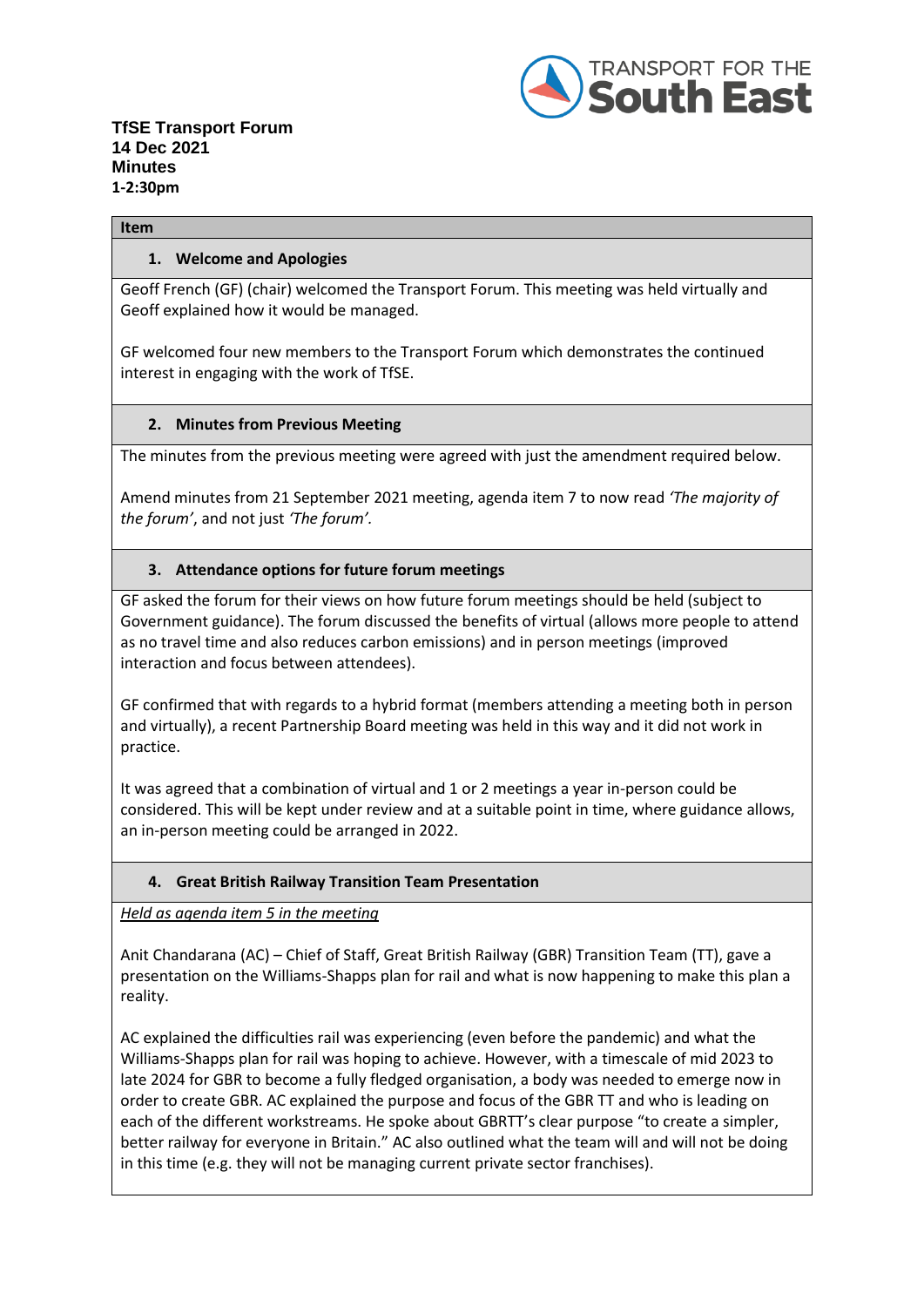

AC confirmed that the call for evidence for the Whole Industry Strategic Plan for Rail had just been published and encouraged anyone with an interest in rail to respond. TfSE will be submitting a response to this call for evidence.

In response to queries raised by the forum, AC confirmed that the GBRTT are trying to understand how to develop the operating model and bring together the fragmented parts of the system to enable more seamless connection to other interrelated transport modes (for example active travel). In addition, how technology can be used to transform current processes (for example with regards to ticket barriers etc). AC also clarified the GBRTT are also identifying how to develop the financial model of the business to ensure clear oversight and transparency and to deliver the £1.5bn saving pa (by end of year 5), targeted in the white paper.

AC confirmed the GBRTT are engaging with sub-national transport bodies and they are viewed as an important stakeholder in the development of GBR, especially as GBR will be a highly devolved organisation with decisions made as locally as they can.

## **5. Update on TfSE's Freight Strategy**

*Held as agenda item 4 in the meeting*

Mark Valleley (MV) gave the forum an update on the freight, logistics and gateways strategy which is nearing completion. MV explained how the strategy was developed and the different work packages it contains.

MV outlined the relationship between the objectives of the strategy and the strategic actions and also described a brief snapshot of what is included within the action plan. Details were given as to how the action plan will be taken forward once the strategy is complete with a freight forum established to offer the oversight to move the work forward.

Next steps were outlined, including the final draft of the strategy being presented at the Partnership Board meeting on 24 January 2022 for approval. TfSE are also awaiting the outcome of the comprehensive spending review bid as this did include a request for resources to take forward the implementation of the strategy.

In response to some queries and comments raised by the forum, MV clarified that infrastructure consideration (for example hydrogen refuelling) is included in the document and TfSE is working with other STBs to identify suitable and key locations for this infrastructure.

The strategy does also include a freight on rail element and reflects Network Rail's long running and ongoing work in this area. Work package 3 looks at key points on the rail network that with some alterations, could open up more opportunity for this way of moving freight.

With regards to lorry parking there are some good practice examples and it is important to understand how these services can be rolled out further, but consideration also needs to be given as to how they are funded, either with public or private funding. Recent Transport Select Committee evidence was highlighted as links in with the work undertaken in this strategy on local authority advice from Government on lorry parking.

The role of last mile deliveries and consolidation centres was discussed and MV explained they are a really important element for encouraging modal shift for the last mile. However, the concept (and trials) is there but more work is needed to make them commercially viable.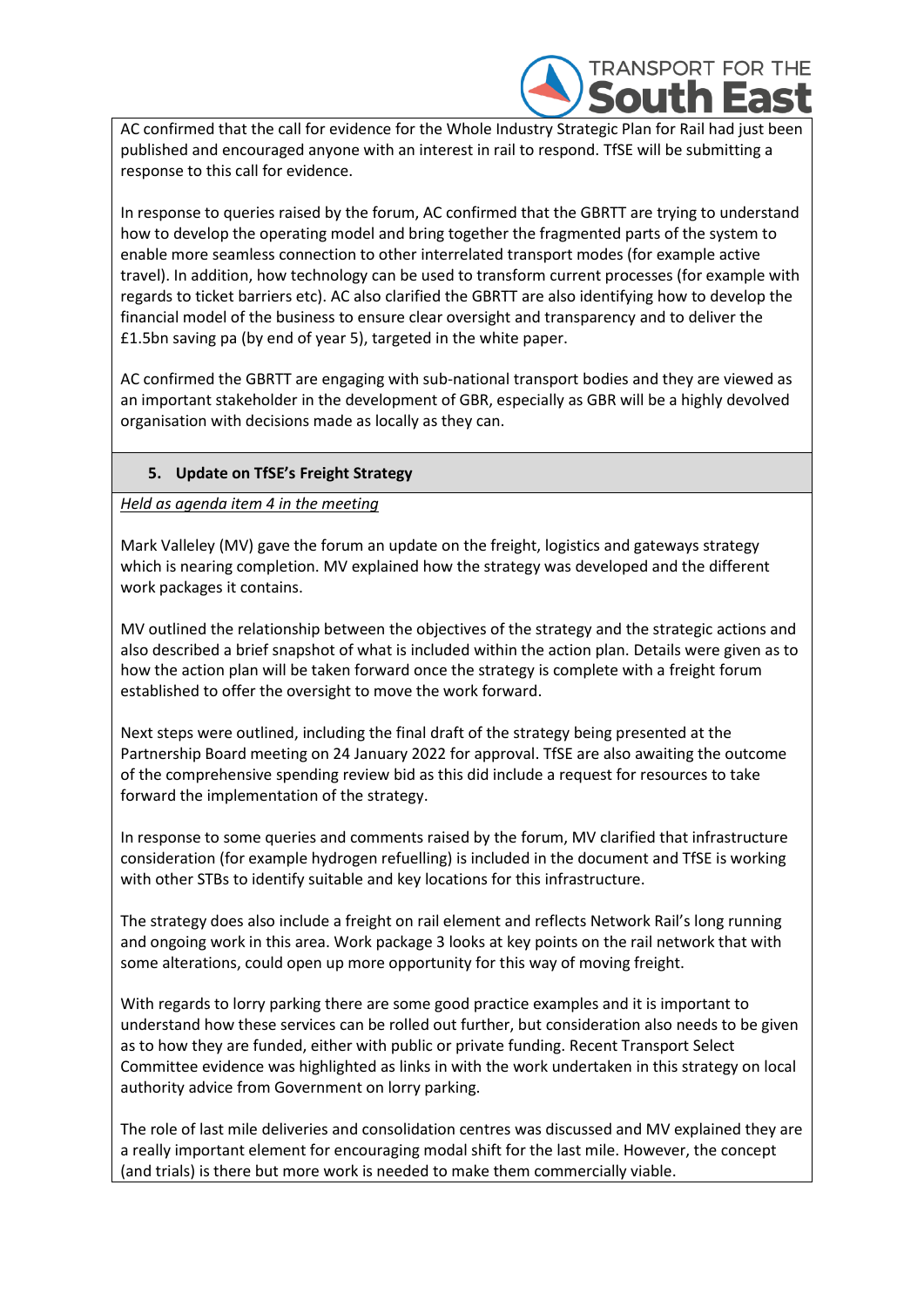

MV explained his understanding of why the planned Lower Thames Crossing scheme does not include a rail connection. The scheme has been primarily designed as a relief scheme for the existing Thames crossing and given the majority of the freight traffic using the existing link is HGV based roll on roll off this would not of itself justify the need for a new rail crossing to be introduced at the new Lower Thames Crossing.

MV confirmed the final version of the strategy will be released on 17 January as it will be included as part of the Partnership Board papers. Stakeholders who participated in shaping the strategy can speak to MV directly if they would like to receive feedback on the comments that were put forward, what amendments were made in light of them.

## **6. Updates**

Jasmin Barnicoat (JB) gave a brief update on the area studies and confirmed that some of them have moved to Stage D with the last couple finishing Stage C. The consultants are now moving to understand how best to report the outputs of the studies so they are based on emerging narratives that speak to key Government priorities and not on specific geographical areas. The studies are now being viewed as four Strategic Programme Outline Case areas with the goal to eventually have one overall delivery plan and not 5 separate ones.

There will be a joint area studies forum meeting held on 03 March 2022. This will be an opportunity to hear about the packages and the scope and scale of the programme and outputs. The forum will be asked for feedback on the emerging strategic narratives and if they are being framed in the best way to make the case for Government.

JB also outlined the current status of the SIP programme. The contract for this work has now been awarded to Steer and KPMG and work has begun on the early stages of the programme. TfSE are also contracting an engagement specialist to work with the organisation on the consultation and work will begin on this aspect towards the end of January 2022.

The draft SIP will be approved for consultation at the Partnership Board meeting on Monday 06 June 2022 and the public consultation will run from June to Sept 2022. There will be plenty of opportunity for stakeholders to share their views during the consultation period, before SIP is finalised.

JB also outlined the TfSE submissions to the below recent consultations;

- West Sussex County Council draft transport plan
- Surrey County Council draft transport plan
- Gatwick Airport consultation on airport expansion
- DfT Future of transport regulatory review consultation *(a joint STB response)*

Responses in progress;

- Transport East draft transport strategy for the Transport East area
- Great British Railway Transition Team call for evidence on the Whole Industry Strategic Plan
- **■** APPG for the South East Inquiry: Financing the future what does levelling-up mean for South East England?
- **7. Review 2022 Transport Forum work plan**